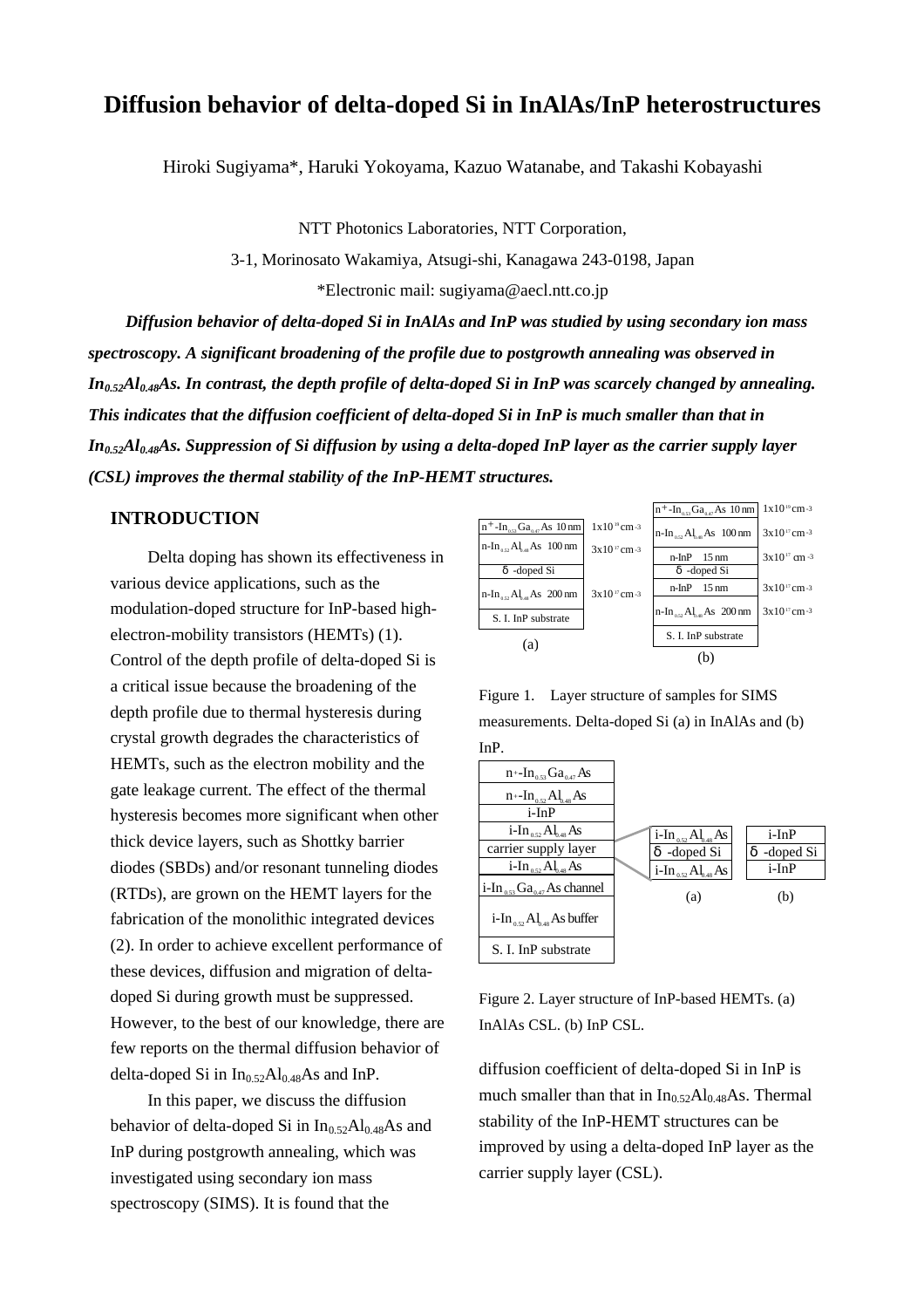## **EXPERIMENTAL**

Samples were grown by metal-organic vapor phase epitaxy on semi-insulating InP substrate at 620 ˚C. Figure 1 shows the layer structure of the samples. The sheet concentration of Si in the delta-doped layer was about  $1x10^{13}$ cm<sup>-2</sup> and controlled to be the same in all samples. In order to study the diffusion behavior of deltadoped Si, we performed postgrowth annealing in arsine atmosphere at temperatures ranging from 550 to 650 ˚C for 1 h. Thermal stability of the InP-HEMT structures were examined using the samples in Fig. 2 (3). They were grown at 620 ˚C and annealed in arsine atmosphere for 2 h. The van der Pauw-Hall effect was used at room temperature to measure the sheet carrier concentration (Ns) and mobility of electrons in the channel layer of those HEMT structures before and after annealing. For the Hall-effect measurements, the n<sup>+</sup>-InGaAs/n<sup>+</sup>-InAlAs contact layer was etched off in the evaluated area of the samples (4). SIMS measurements were carried out using  $Cs<sup>+</sup>$  primary ions at 1 keV to investigate the depth profiles of delta-doped Si.

## **RESULTS AND DISCUSSION**

#### **Diffusivities of delta-doped Si in InAlAs and InP**

Figure 3 shows delta-doped Si profiles in  $In<sub>0.52</sub>Al<sub>0.48</sub>As before and after postgrowth$ annealing at 550 to 625 ˚C. The profiles broadened symmetrically as the annealing temperature increased. Figure 4 shows deltadoped Si profiles in the InP layer before and after postgrowth annealing at 550 to 650 ˚C. The depth profiles in InP were scarcely changed by the postgrowth annealing. The full width half maximums (FWHMs) of the as-grown profiles in Figs. 3 and 4 are 9 and 5 nm, respectively. The small FWHM of the Si profile in InP reflects the suppression of diffusion during the



Figure 3. SIMS profile of delta-doped Si in InAlAs.



Figure 4. SIMS profile of delta-doped Si in InP.

growth. In estimating the diffusivity of deltadoped Si in  $In_{0.52}Al_{0.48}As$  and InP, we assumed that the initial delta-doped Si profile located at  $x=x_0$  results in a Gaussian distribution with

$$
N_D(x) = \frac{N_D^{2D}}{\sigma \sqrt{2\pi}} \exp\left[-\frac{1}{2} \left(\frac{x - x_0}{\sigma}\right)^2\right], \quad (1)
$$

where  $\sigma$  is a standard deviation of the Gaussian function (5). The broadening of the SIMS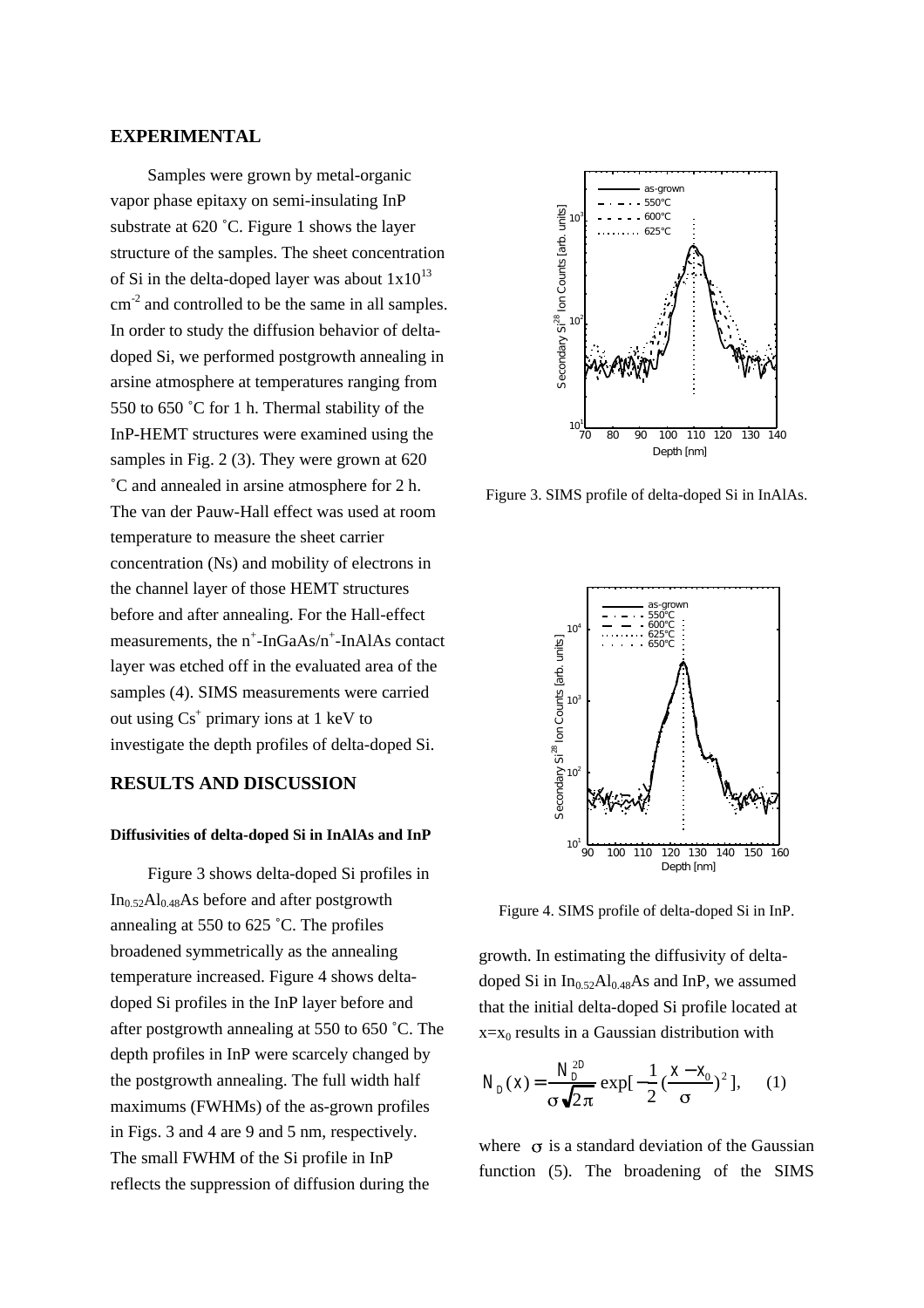

Figure 5.  $D_{Si}$  vs. reciprocal temperature.

profiles is

$$
\sigma^2 = \sigma_{diff}^2 + \sigma_0^2, \quad (2)
$$

where  $\sigma_{diff}$  is a diffusion induced term and  $\sigma_0$ is a standard deviation of the as-grown sample (6). By fitting the SIMS profiles with eq. (1), we can obtain the diffusivities of  $Si$   $D_{Si}$  using the relation

$$
\sigma_{\text{diff}} = \sqrt{2D_{\text{Si}}t} \,,\quad (3)
$$

where t is the annealing time.

Figure 5 shows the obtained diffusivities. The  $D_{Si}$  in the InP is about two orders of magnitude smaller than that in the  $In_{0.52}Al_{0.48}As$ . The activation energy of the diffusion process has a similar value in the two cases. However, the difference of ordinate intercept  $D_0$  is quite large. The cause of the difference in  $D_0$  has not been clarified yet. However, it might be related to a difference of the concentration of sites, such as Group-III vacancies (7), into which Si atoms can jump. Further study is expected.



Figure 6. Thermal stability of the mobility and the Ns of InP-based HEMT structures.

#### **Thermal stability of InP-based HEMT structures**

The suppression of the Si diffusion in InP can be applied to improve the thermal stability of the InP-HEMT structure. Figure 6 shows the Ns and the mobility of electrons in the channel layer of InP-based HEMT structures with  $In<sub>0.52</sub>Al<sub>0.48</sub>As$  or InP CSL before and after postgrowth annealing in arsine atmosphere. The Ns was quite stable after the annealing in both samples. However, when  $In<sub>0.52</sub>Al<sub>0.48</sub>As$  is used as CSL, the mobility decreases significantly as annealing temperature increases. Such reduction of the mobility is prevented in the samples with InP CSL.

Figures 7 and 8 show the SIMS profiles around delta-doped Si CSL in the HEMT samples before and after annealing. The reduction of the Si peak intensity and the broadening of the profile toward the channel layer were observed in the sample with  $In<sub>0.52</sub>Al<sub>0.48</sub>As CSL. Thus, the reduction of the$ mobility is explained by diffusion of the deltadoped Si in the  $In<sub>0.52</sub>Al<sub>0.48</sub>As CSL toward the$ channel layer. In contrast, the diffusion of the